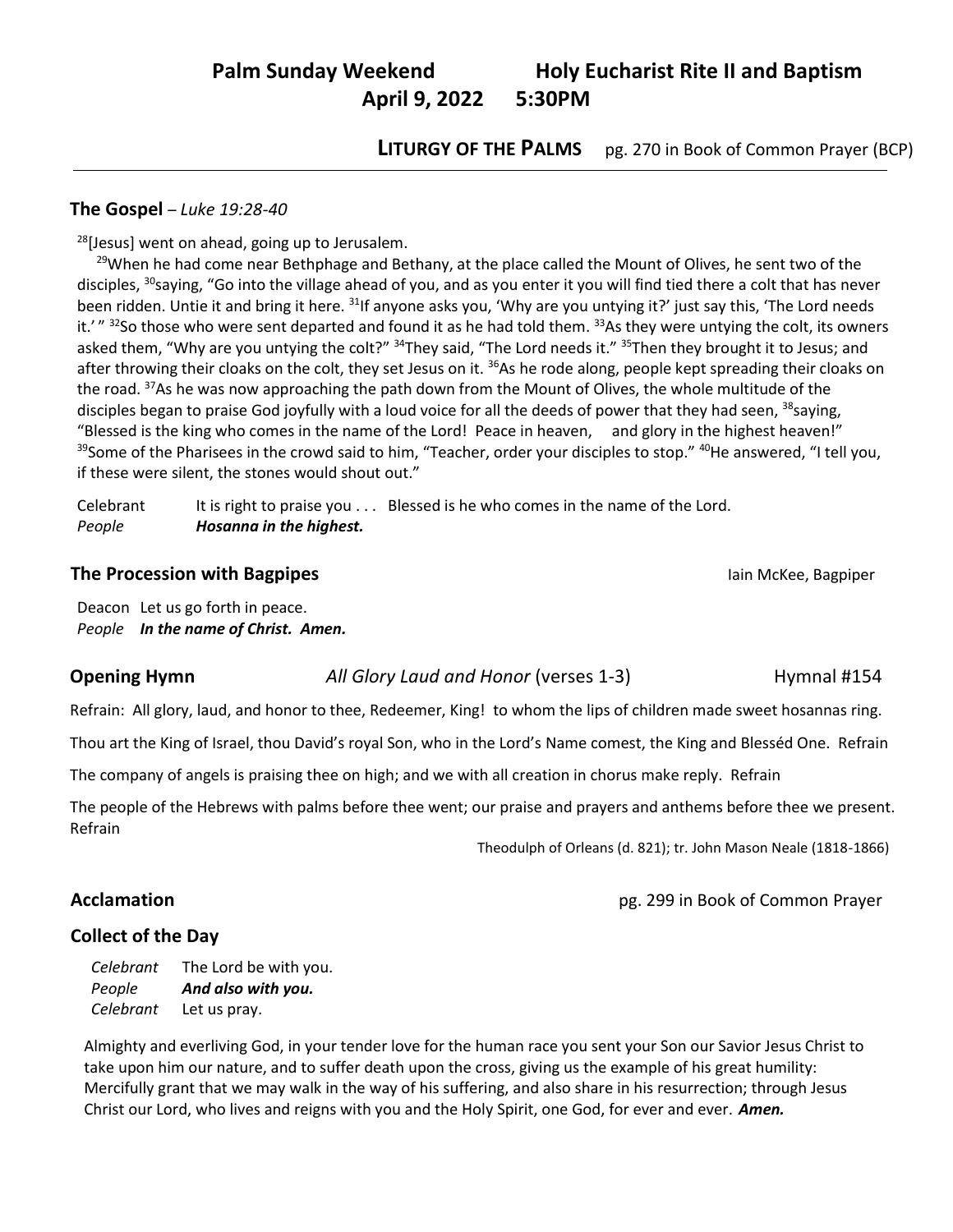## **The Lessons**

## **The First Reading** - *Isaiah 50:4-9a*

<sup>4</sup>The Lord GOD has given me the tongue of a teacher, that I may know how to sustain the weary with a word. Morning by morning he wakens— wakens my ear to listen as those who are taught. <sup>5</sup>The Lord Gob has opened my ear, and I was not rebellious, I did not turn backward. <sup>6</sup>I gave my back to those who struck me, and my cheeks to those who pulled out the beard; I did not hide my face from insult and spitting. <sup>7</sup>The Lord GoD helps me; therefore I have not been disgraced; therefore I have set my face like flint, and I know that I shall not be put to shame; <sup>8</sup>he who vindicates me is near. Who will contend with me? Let us stand up together. Who are my adversaries? Let them confront me.  $9a$ It is the Lord GoD who helps me; who will declare me guilty?

### **Psalm:** *Psalm 31:9-16*

*Have mercy on me, O LORD, for I am in trouble; \* my eye is consumed with sorrow, and also my throat and my belly. For my life is wasted with grief, and my years with sighing; \* my strength fails me because of affliction, and my bones are consumed. I have become a reproach to all my enemies and even to my neighbors, a dismay to those of my acquaintance; \* when they see me in the street they avoid me. I am forgotten like a dead man, out of mind; \* I am as useless as a broken pot. For I have heard the whispering of the crowd; fear is all around; \* they put their heads together against me; they plot to take my life. But as for me, I have trusted in you, O LORD. \* I have said, "You are my God. My times are in your hand; \* rescue me from the hand of my enemies, and from those who persecute me. Make your face to shine upon your servant, \* and in your loving-kindness save me."*

## **Second Reading -** *Philippians 2:5-11*

Let the same mind be in you that was in Christ Jesus, who, though he was in the form of God, did not regard equality with God as something to be exploited, but emptied himself, taking the form of a slave, being born in human likeness. And being found in human form, he humbled himself and became obedient to the point of death—even death on a cross. Therefore God also highly exalted him and gave him the name that is above every name, so that at the name of Jesus every knee should bend, in heaven and on earth and under the earth, and every tongue should confess that Jesus Christ is Lord, to the glory of God the Father.

**The Sermon**

**The Passion Gospel of St. Luke** ( read in parts)

**The Peace** BCP pg. 360

**Holy Baptism** pg. 301 in Book of Common Prayer

## **HOLY COMMUNION**

**Offertory Hymn** *At the Name of Jesus* **<b>Hymnal #435** 

At the Name of Jesus every knee shall bow, every tongue confess him King of glory now; 'tis the Father's pleasure we should call him Lord who from the beginning was the mighty Word.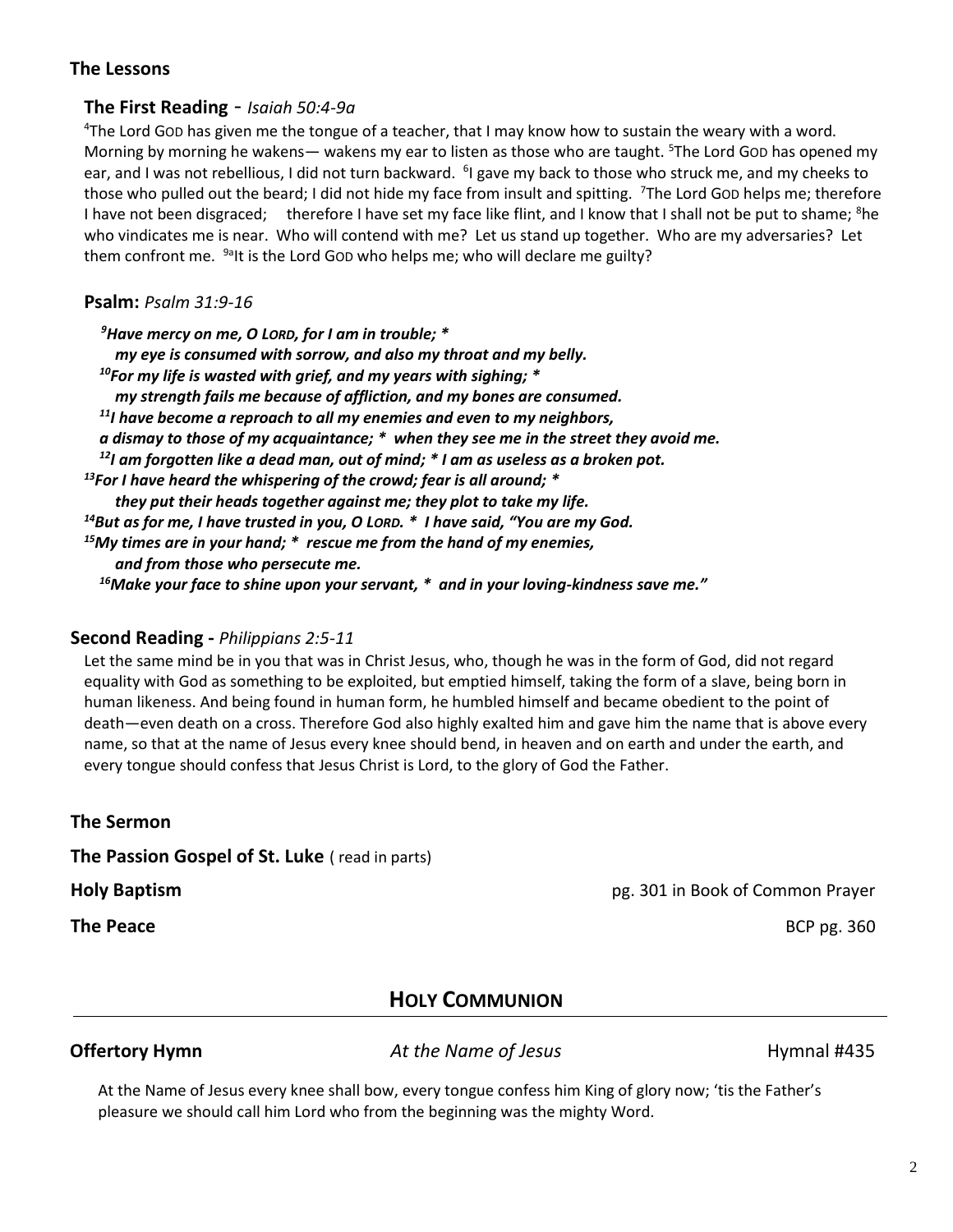Humbled for a season, to receive a Name from the lips of sinners, unto whom he came, faithfully he bore it spotless to the last, brought it back victorious, when from death he passed;

bore it up triumphant, with its human light, through all ranks of creatures, to the central height, to the throne of Godhead, to the Father's breast; filled it with the glory of that perfect rest.

Name him, Christians, name him, with love strong as death, name with awe and wonder and with bated breath; he is God the Savior, he is Christ the Lord, ever to be worshiped, trusted, and adored.

In your hearts enthrone him; there let him subdue all that is not holy, all that is not true; crown him as your Captain in temptation's hour; let his will enfold you in its light and power.

Christians, this Lord Jesus shall return again, with his Father's glory o'er the earth to reign; for all wreaths of empire meet upon his brow, and our hearts confess him King of glory now.

## **Offertory**

| People | And of thine own have we given thee.       |
|--------|--------------------------------------------|
|        | Celebrant All things come of thee, O Lord. |

## **The Great Thanksgiving -** *Eucharistic Prayer B*

|        | Celebrant The Lord be with you.                                                        |
|--------|----------------------------------------------------------------------------------------|
|        | People And also with you.                                                              |
|        | Celebrant Lift up your hearts.                                                         |
|        | People We lift them to the Lord.                                                       |
|        | Celebrant Let us give thanks to the Lord our God.                                      |
| People | It is right to give him thanks and praise.                                             |
|        | Celebrant It is right, and a good and joyful thing to proclaim the glory of your Name: |

## **Sanctus**

*People Holy, holy, holy Lord, God of power and might, heaven and earth are full of your glory. Hosanna in the highest. Blessed is he who comes in the name of the Lord. Hosanna in the highest.*

*Celebrant* We give thanks to you, O God . . .

. . . Therefore, according to his command, O Father,

*We remember his death, We proclaim his resurrection, We await his coming in glory;*

And we offer our sacrifice and thanksgiving . . .

. . . By him, and with him, and in him, in the unity of the Holy Spirit all honor and glory is yours, Almighty Father, now and for ever. **AMEN.**

## **The Lord's Prayer**

*Our Father, who art in heaven, hallowed be thy Name, thy kingdom come, thy will be done, on earth as it is in heaven. Give us this day our daily bread. And forgive us our trespasses, as we forgive those who trespass against us. And lead us not into temptation, but deliver us from evil. For thine is the kingdom and the power, and the glory, for ever and ever. Amen.*

## **The Breaking of the Bread**